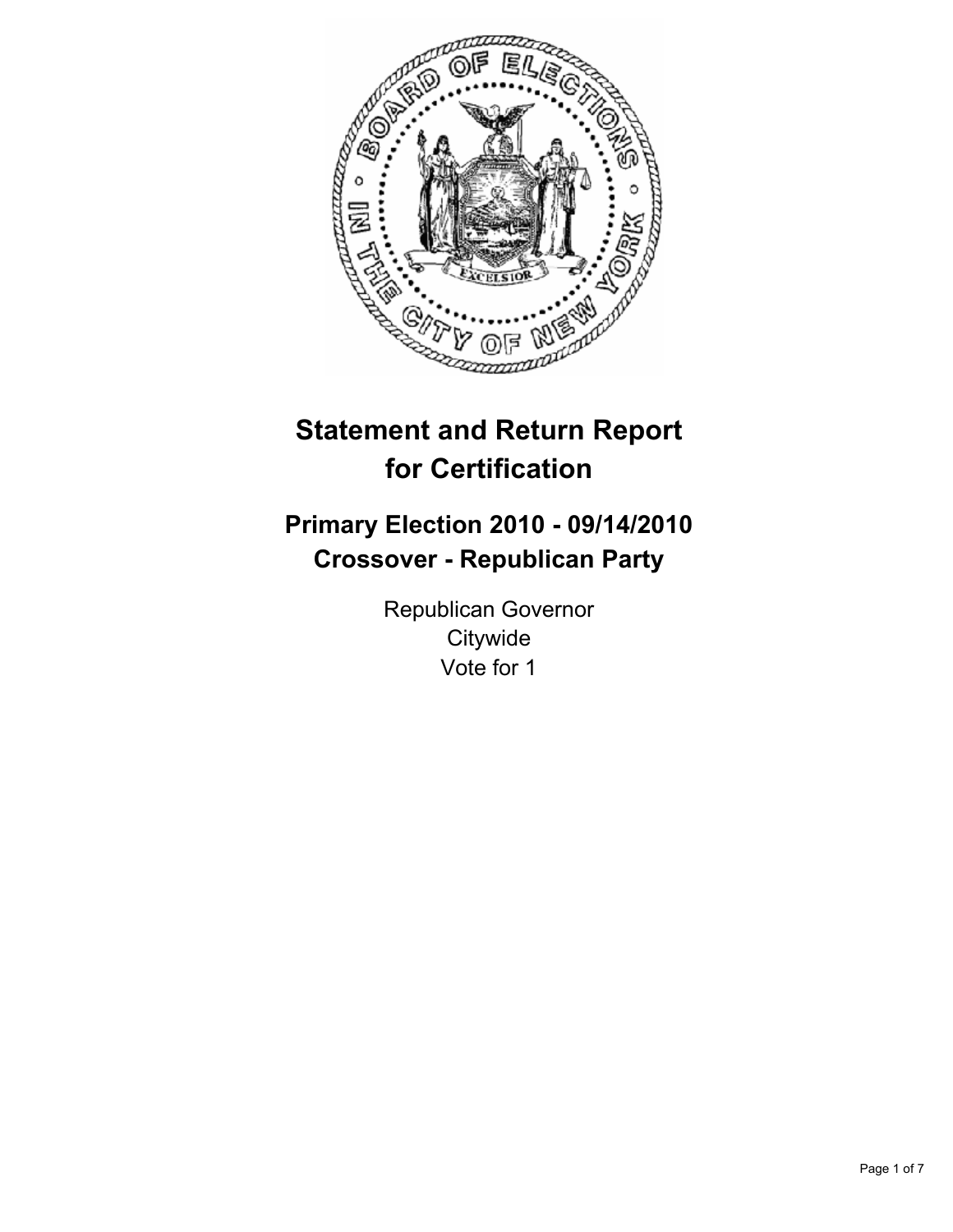

#### **New York County**

| <b>PUBLIC COUNTER</b>           | 8,840 |
|---------------------------------|-------|
| <b>EMERGENCY</b>                | 3     |
| ABSENTEE/MILITARY               | 365   |
| AFFIDAVIT                       | 169   |
| <b>RICK A LAZIO</b>             | 5,310 |
| <b>CARL P PALADINO</b>          | 3,712 |
| A CUOMO (WRITE-IN)              | 1     |
| A. COMO (WRITE-IN)              | 1     |
| ADINA ROSENSTOCK (WRITE-IN)     | 1     |
| ANDREW CUOMO (WRITE-IN)         | 3     |
| ANYONE ELSE (WRITE-IN)          | 1     |
| <b>BLASIO (WRITE-IN)</b>        | 1     |
| CANDIDATO ANOTADO (WRITE-IN)    | 1     |
| CHRIS KNAUTH (WRITE-IN)         | 1     |
| <b>CUOMO (WRITE-IN)</b>         | 1     |
| DAVID PATTERSON (WRITE-IN)      | 1     |
| ED SIMMEL KJADZ (WRITE-IN)      | 1     |
| ELIOT SPITZER (WRITE-IN)        | 1     |
| ELIOTT SPRITZER (WRITE-IN)      | 1     |
| G BLAU (WRITE-IN)               | 1     |
| <b>GOV PATTERSON (WRITE-IN)</b> | 1     |
| <b>GREG BALL (WRITE-IN)</b>     | 1     |
| J JERK (WRITE-IN)               | 1     |
| MARIO COOMO (WRITE-IN)          | 1     |
| MAYOR BLOOMBERG (WRITE-IN)      | 1     |
| MICHAEL BLOOMBERG (WRITE-IN)    | 1     |
| MIKE BLOOMBERG (WRITE-IN)       | 1     |
| NO NAME (WRITE-IN)              | 36    |
| NONE OF THE ABOVE (WRITE-IN)    | 1     |
| <b>ONATADO (WRITE-IN)</b>       | 1     |
| PATERSON (WRITE-IN)             | 1     |
| R. BRODIVY (WRITE-IN)           | 1     |
| R. GUILIANI (WRITE-IN)          | 1     |
| R. LAZIO (WRITE-IN)             | 2     |
| RALPH NADER (WRITE-IN)          | 2     |
| RHODA TEBENOV (WRITE-IN)        | 1     |
| RUDOLPH GIULIANI (WRITE-IN)     | 1     |
| RUDY GIULIANI (WRITE-IN)        | 1     |
| RUDY GUILANI (WRITE-IN)         | 2     |
| RUDY GUILIANI (WRITE-IN)        | 1     |
| STEVE LEVY (WRITE-IN)           | 1     |
| SURY LEWIS (WRITE-IN)           | 1     |
| WARREN REDLEIGH (WRITE-IN)      | 1     |
| WARREN REDLICH (WRITE-IN)       | 1     |
| <b>Total Votes</b>              | 9,100 |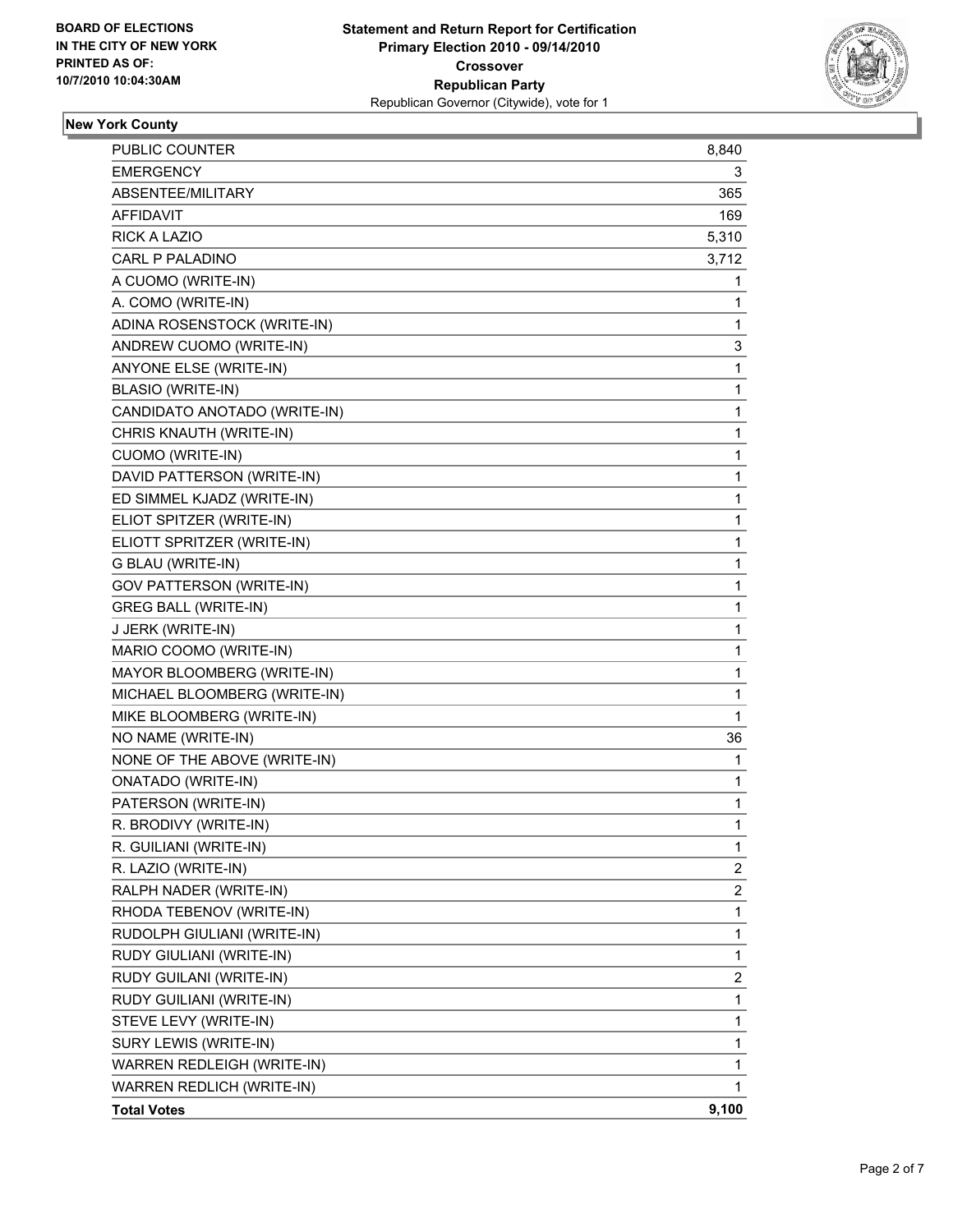

#### **Bronx County**

| PUBLIC COUNTER                 | 2,976          |
|--------------------------------|----------------|
| <b>EMERGENCY</b>               | 8              |
| ABSENTEE/MILITARY              | 223            |
| <b>AFFIDAVIT</b>               | 25             |
| RICK A LAZIO                   | 1,425          |
| CARL P PALADINO                | 1,303          |
| AARON MINOR (WRITE-IN)         |                |
| CUOMO (WRITE-IN)               | 3              |
| DAVID PATERSON (WRITE-IN)      | 2              |
| <b>GAY MARRIAGE (WRITE-IN)</b> |                |
| PALADINO (WRITE-IN)            | 1              |
| RICK A LAZIO (WRITE-IN)        | 1              |
| WAREN REDLICH (WRITE-IN)       | $\overline{2}$ |
| <b>Total Votes</b>             | 2,739          |

**Kings County**

| PUBLIC COUNTER             | 8,838 |
|----------------------------|-------|
| <b>EMERGENCY</b>           | 14    |
| <b>ABSENTEE/MILITARY</b>   | 528   |
| <b>AFFIDAVIT</b>           | 66    |
| <b>RICK A LAZIO</b>        | 4,999 |
| <b>CARL P PALADINO</b>     | 3,924 |
| ANDREW CUOMO (WRITE-IN)    | 2     |
| CHARLES BARRON (WRITE-IN)  | 1     |
| CHRIS CUOMO (WRITE-IN)     | 1     |
| DAVID PATTERSON (WRITE-IN) | 1     |
| HANK BAYER (WRITE-IN)      | 1     |
| JOHN M JOHNSON (WRITE-IN)  | 1     |
| KATHLEEN M RICE (WRITE-IN) | 1     |
| RICHARD BRADSKY (WRITE-IN) | 1     |
| RICHARD BRODSKY (WRITE-IN) | 1     |
| RUDY GIULIANI (WRITE-IN)   | 1     |
| RUDY GULIANO (WRITE-IN)    | 1     |
| SOL WINTER (WRITE-IN)      | 1     |
| YOSSI ALPORT (WRITE-IN)    | 1     |
| <b>Total Votes</b>         | 8,937 |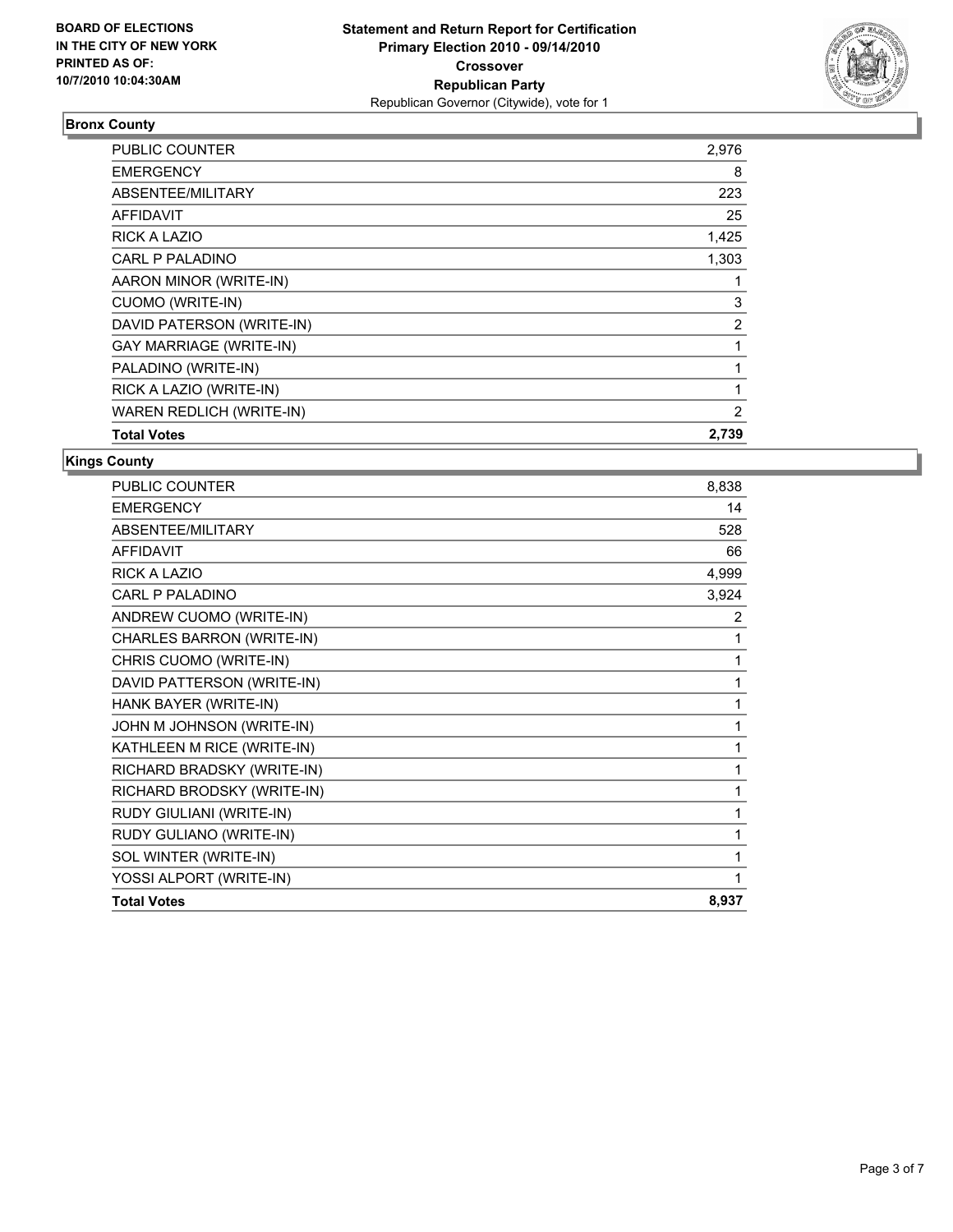

#### **Queens County**

| <b>PUBLIC COUNTER</b>            | 12,241         |
|----------------------------------|----------------|
| <b>EMERGENCY</b>                 | 8              |
| ABSENTEE/MILITARY                | 702            |
| <b>AFFIDAVIT</b>                 | 63             |
| <b>RICK A LAZIO</b>              | 7,010          |
| <b>CARL P PALADINO</b>           | 5,583          |
| A. PACHELO (WRITE-IN)            | 1              |
| ANDREW CUOMO (WRITE-IN)          | 4              |
| COMO (WRITE-IN)                  | 1              |
| <b>CUOMO (WRITE-IN)</b>          | 3              |
| DAVID PATTERSON (WRITE-IN)       | $\overline{2}$ |
| ERIC P DAVIS (WRITE-IN)          | 1              |
| FRANCISCO MOYA (WRITE-IN)        | 1              |
| HARRY WILSON (WRITE-IN)          | 1              |
| IVAN MEEHAN (WRITE-IN)           | 1              |
| J. NEITHER (WRITE-IN)            | 1              |
| JAN JOHNSON (WRITE-IN)           | 1              |
| M. COMO (WRITE-IN)               | 1              |
| RALPH LORINGO (WRITE-IN)         | 1              |
| <b>RESSIE (WRITE-IN)</b>         | $\overline{2}$ |
| ROY GOODMAN (WRITE-IN)           | 1              |
| RUDY GUILIANI (WRITE-IN)         | 1              |
| WALTER IWACHIW (WRITE-IN)        | 1              |
| <b>WARREN REDLICH (WRITE-IN)</b> | 1              |
| WILLIAM LERTOLA (WRITE-IN)       | 1              |
| <b>Total Votes</b>               | 12,619         |

#### **Richmond County**

| <b>PUBLIC COUNTER</b>           | 11,233 |
|---------------------------------|--------|
| <b>EMERGENCY</b>                | 0      |
| <b>ABSENTEE/MILITARY</b>        | 643    |
| <b>AFFIDAVIT</b>                | 48     |
| <b>RICK A LAZIO</b>             | 5,794  |
| <b>CARL P PALADINO</b>          | 5,127  |
| ANDREW CUOMO (WRITE-IN)         | 1      |
| <b>BIBBO BAGGINS (WRITE-IN)</b> |        |
| BRYSON BUREL (WRITE-IN)         |        |
| CHRIS COPPA (WRITE-IN)          |        |
| DAVID PATTERSON (WRITE-IN)      | 1      |
| EDWIN XIAO (WRITE-IN)           | 1      |
| JAMES COLLINS (WRITE-IN)        | 1      |
| JAMES ODDO (WRITE-IN)           | 1      |
| MATTHEW MAIETTA (WRITE-IN)      | 1      |
| RALPH C. LONGO (WRITE-IN)       | 1      |
| SONNY SALLUSTO (WRITE-IN)       |        |
| THOMAS BAROZ (WRITE-IN)         |        |
| <b>Total Votes</b>              | 10,933 |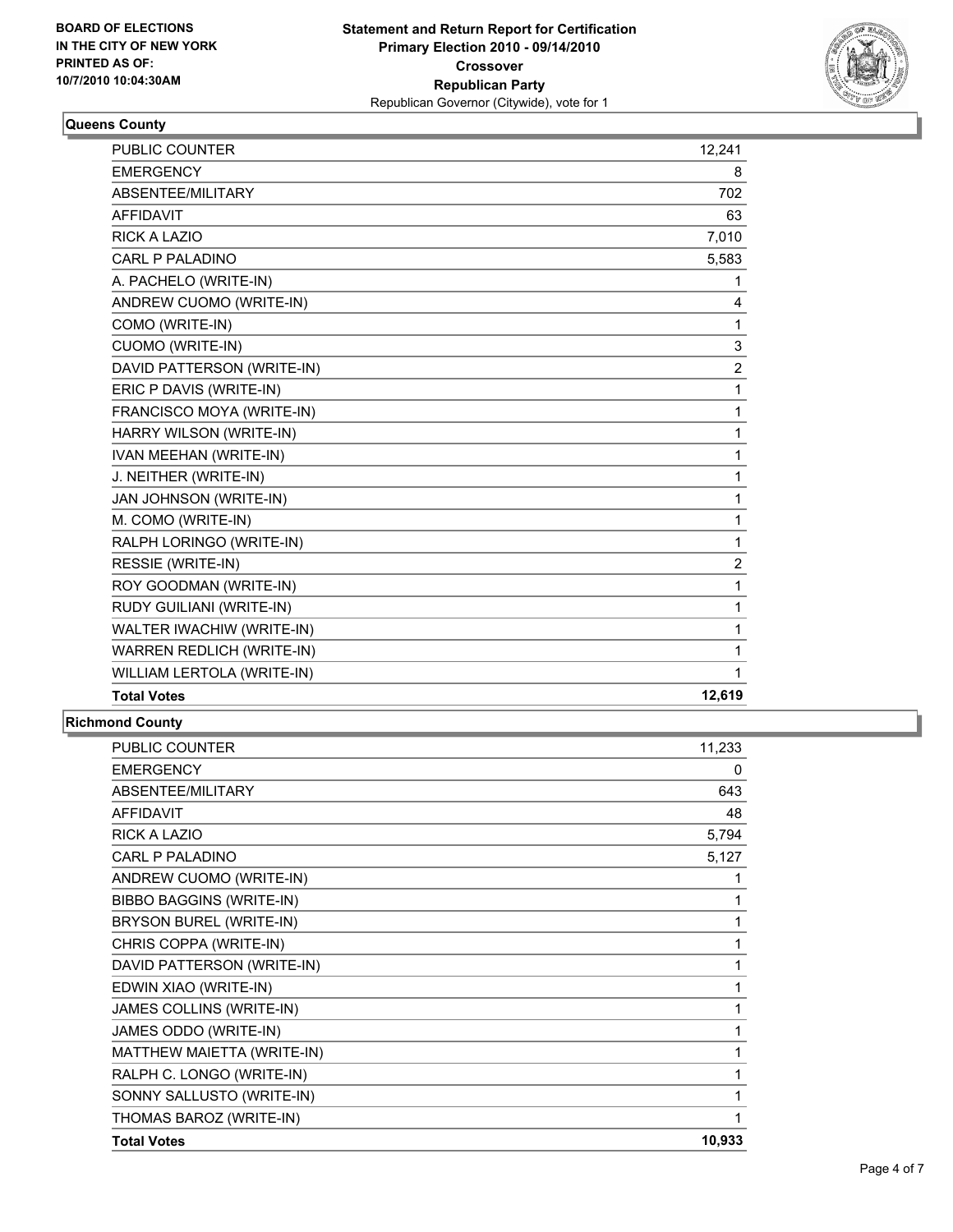

**Total for Republican Governor (Citywide)**

| PUBLIC COUNTER                  | 44,128         |
|---------------------------------|----------------|
| EMERGENCY                       | 33             |
| ABSENTEE/MILITARY               | 2,461          |
| AFFIDAVIT                       | 371            |
| <b>RICK A LAZIO</b>             | 24,538         |
| CARL P PALADINO                 | 19,649         |
| A CUOMO (WRITE-IN)              | 1              |
| A. COMO (WRITE-IN)              | 1              |
| A. PACHELO (WRITE-IN)           | 1              |
| AARON MINOR (WRITE-IN)          | 1              |
| ADINA ROSENSTOCK (WRITE-IN)     | 1              |
| ANDREW CUOMO (WRITE-IN)         | 10             |
| ANYONE ELSE (WRITE-IN)          | 1              |
| <b>BIBBO BAGGINS (WRITE-IN)</b> | 1              |
| <b>BLASIO (WRITE-IN)</b>        | 1              |
| BRYSON BUREL (WRITE-IN)         | 1              |
| CANDIDATO ANOTADO (WRITE-IN)    | 1              |
| CHARLES BARRON (WRITE-IN)       | 1              |
| CHRIS COPPA (WRITE-IN)          | 1              |
| CHRIS CUOMO (WRITE-IN)          | 1              |
| CHRIS KNAUTH (WRITE-IN)         | 1              |
| COMO (WRITE-IN)                 | 1              |
| CUOMO (WRITE-IN)                | 7              |
| DAVID PATERSON (WRITE-IN)       | $\overline{2}$ |
| DAVID PATTERSON (WRITE-IN)      | 5              |
| ED SIMMEL KJADZ (WRITE-IN)      | 1              |
| EDWIN XIAO (WRITE-IN)           | 1              |
| ELIOT SPITZER (WRITE-IN)        | 1              |
| ELIOTT SPRITZER (WRITE-IN)      | 1              |
| ERIC P DAVIS (WRITE-IN)         | 1              |
| FRANCISCO MOYA (WRITE-IN)       | 1              |
| G BLAU (WRITE-IN)               | 1              |
| <b>GAY MARRIAGE (WRITE-IN)</b>  | 1              |
| <b>GOV PATTERSON (WRITE-IN)</b> | 1              |
| <b>GREG BALL (WRITE-IN)</b>     | 1              |
| HANK BAYER (WRITE-IN)           | 1              |
| HARRY WILSON (WRITE-IN)         | 1              |
| IVAN MEEHAN (WRITE-IN)          | 1              |
| J JERK (WRITE-IN)               | 1              |
| J. NEITHER (WRITE-IN)           | 1              |
| JAMES COLLINS (WRITE-IN)        | 1              |
| JAMES ODDO (WRITE-IN)           | 1              |
| JAN JOHNSON (WRITE-IN)          | 1              |
| JOHN M JOHNSON (WRITE-IN)       | 1              |
| KATHLEEN M RICE (WRITE-IN)      | 1              |
| M. COMO (WRITE-IN)              | 1              |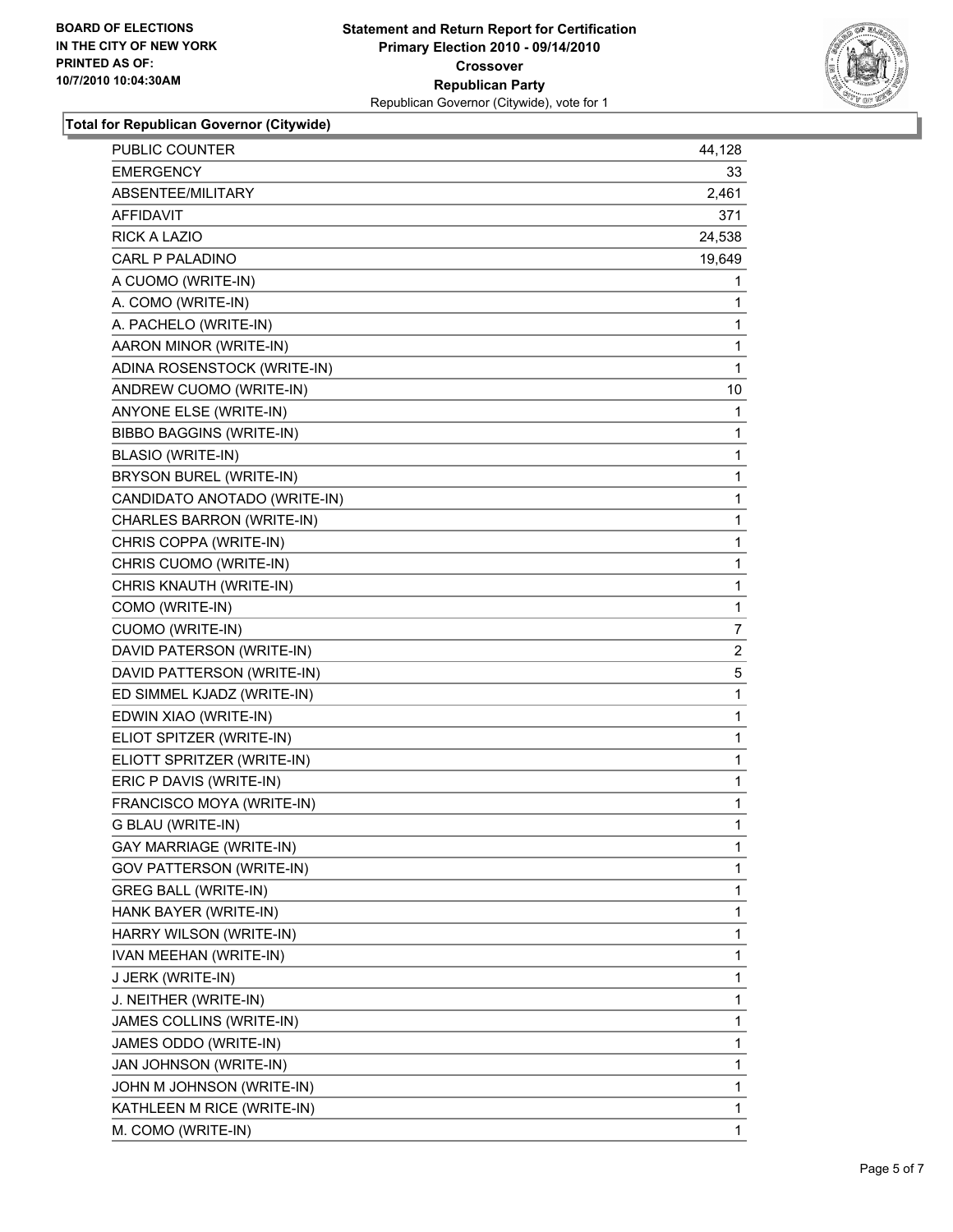

**Total for Republican Governor (Citywide)**

| MARIO COOMO (WRITE-IN)       | $\mathbf{1}$   |
|------------------------------|----------------|
| MATTHEW MAIETTA (WRITE-IN)   | $\mathbf{1}$   |
| MAYOR BLOOMBERG (WRITE-IN)   | $\mathbf 1$    |
| MICHAEL BLOOMBERG (WRITE-IN) | 1              |
| MIKE BLOOMBERG (WRITE-IN)    | 1              |
| NO NAME (WRITE-IN)           | 36             |
| NONE OF THE ABOVE (WRITE-IN) | 1              |
| <b>ONATADO (WRITE-IN)</b>    | 1              |
| PALADINO (WRITE-IN)          | $\mathbf 1$    |
| PATERSON (WRITE-IN)          | 1              |
| R. BRODIVY (WRITE-IN)        | $\mathbf 1$    |
| R. GUILIANI (WRITE-IN)       | 1              |
| R. LAZIO (WRITE-IN)          | $\overline{2}$ |
| RALPH C. LONGO (WRITE-IN)    | $\mathbf{1}$   |
| RALPH LORINGO (WRITE-IN)     | 1              |
| RALPH NADER (WRITE-IN)       | 2              |
| RESSIE (WRITE-IN)            | 2              |
| RHODA TEBENOV (WRITE-IN)     | $\mathbf 1$    |
| RICHARD BRADSKY (WRITE-IN)   | 1              |
| RICHARD BRODSKY (WRITE-IN)   | $\mathbf{1}$   |
| RICK A LAZIO (WRITE-IN)      | $\mathbf 1$    |
| ROY GOODMAN (WRITE-IN)       | 1              |
| RUDOLPH GIULIANI (WRITE-IN)  | 1              |
| RUDY GIULIANI (WRITE-IN)     | $\mathbf{2}$   |
| RUDY GUILANI (WRITE-IN)      | $\overline{2}$ |
| RUDY GUILIANI (WRITE-IN)     | 2              |
| RUDY GULIANO (WRITE-IN)      | 1              |
| SOL WINTER (WRITE-IN)        | 1              |
| SONNY SALLUSTO (WRITE-IN)    | $\mathbf{1}$   |
| STEVE LEVY (WRITE-IN)        | $\mathbf 1$    |
| SURY LEWIS (WRITE-IN)        | $\mathbf{1}$   |
| THOMAS BAROZ (WRITE-IN)      | $\mathbf{1}$   |
| WALTER IWACHIW (WRITE-IN)    | 1              |
| WAREN REDLICH (WRITE-IN)     | $\overline{2}$ |
| WARREN REDLEIGH (WRITE-IN)   | 1              |
| WARREN REDLICH (WRITE-IN)    | 2              |
| WILLIAM LERTOLA (WRITE-IN)   | 1              |
| YOSSI ALPORT (WRITE-IN)      | 1              |
| <b>Total Votes</b>           | 44,328         |